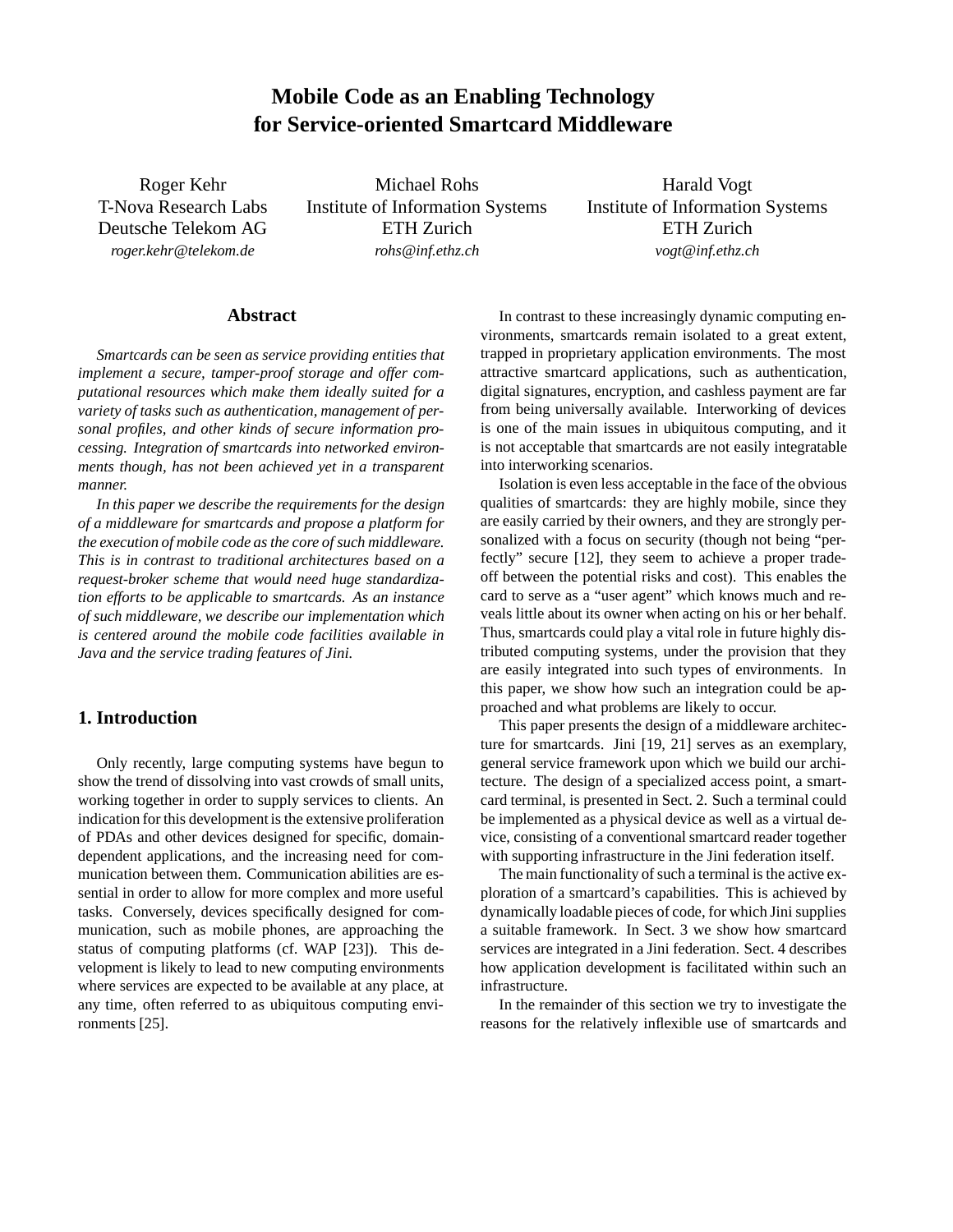we show how emerging developments could contribute to resolve some of the technical obstacles.

# **1.1. The Status Quo of Smartcards**

We see three main practical reasons for the relative inflexibility of smartcards. First, smartcard interaction is standardized on a per-application basis. Institutional standards exist for (simple) applications in a variety of domains, e.g. data storage, transportation, and mobile telephony [8, 2, 4]. Standards for more sophisticated applications, such as digital signatures, have just recently begun to show up [17]. But standards guarantee interoperability only to a limited degree, as marketing needs require certain variability and proprietary extensions.

The second reason is that smartcards have very limited resources in terms of memory size, computing power, and communication bandwidth. This limits their range of applicability and makes them extremely dependent on their environments. Without an appropriate card reader and a software package, it is impossible for a user to access a smartcard's functionality.

Furthermore, such smartcard environments are often highly proprietary, thus further restricting interoperability. Applications in such environments usually work only with specifically configured smartcards and refuse to interact with third party cards. This has both technical and nontechnical, as well as business-related reasons. A prominent example are payment transactions with the German "Geldkarte" (cash card) [3] which are only possible at particular terminals.

This technologically-oriented analysis mirrors the market structure: usually, smartcards are distributed in large quantities and applications are implemented by tight interaction between card manufacturers and card issuers. Hence, these partnerships tend to be very strong and long-lasting, which opposes open architectures.

# **1.2. A New Age**

#### **Smartcards as Software Platforms**

Until recently, smartcards and their applications were tightly coupled, resulting in the card being useful for only one application. But the idea of viewing a smartcard as a mere platform has obtained wide dispersion. Increasingly, applications show up that try to use smartcards already in the field for new applications, e.g. ticketing with cash cards [1]. This is possible if the specifications allow for third party access which, however, is usually hampered by strict regulations of the card issuers.

The most consequent step in this direction is the evolving of execution environments for smartcards, such as Java-Card [9] and Windows for Smartcards [26]. This increases extensibility and flexibility and allows to open up the smartcard market to independent application providers. As smartcards are becoming increasingly open, their role as a software platform gains importance and the smartcard paradigm changes, since the separation of cards and applications becomes possible.

The shift towards the platform paradigm is accompanied by a simplification of software development. This is achieved by bringing high-level, standard programming languages to smartcards (Java, VisualBasic), opening up smartcard programming to a new class of developers. Similarly, access to smartcards from applications is unified by architectures like the OpenCard Framework [14] and PC/SC [15], which integrate the card reader infrastructure into operating systems and programming languages.

Nevertheless, in software development for smartcards, manufacturer and application provider independence is still an unmatched goal. It seems reachable, at least.

#### **Smartcards in Networked Environments**

In networked systems, devices and applications are working together on different levels. On the network level, protocols are used to exchange data, e.g. TCP/IP. On top of the networking level protocols such as HTTP allow for peerto-peer communication upon which services can be implemented. On the service level, a server, e.g. a Web server, supports a client in order to provide services to other clients and/or users.

Recent work has shown the feasibility of integrating smartcards on the network level [16, 6, 5, 24]. This makes it possible to regard smartcards as real network nodes.

Integrating smartcards on the service level requires the description of smartcard services, their announcement in a service-trading environment, and establishment of links to the services. These are generic tasks which are usually facilitated by middleware systems. Such a system provides a framework for the description and standardization of services. Lower-level details are hidden in such descriptions, thus standardization can focus on the service descriptions themselves without referring to technical details. Service management is carried out by standard application level services, while communication is performed over standard protocols. This makes access to smartcard services transparent w.r.t. their location and the card's communication features.

Smartcards are devices that are temporarily accessible. Their availability usually corresponds to the physical presence of the user. This requires transparent, quick integration of smartcards into the local environment. Additionally, applications must be designed to handle abrupt disconnections smoothly. Therefore, middleware that offers means to address these requirements is needed.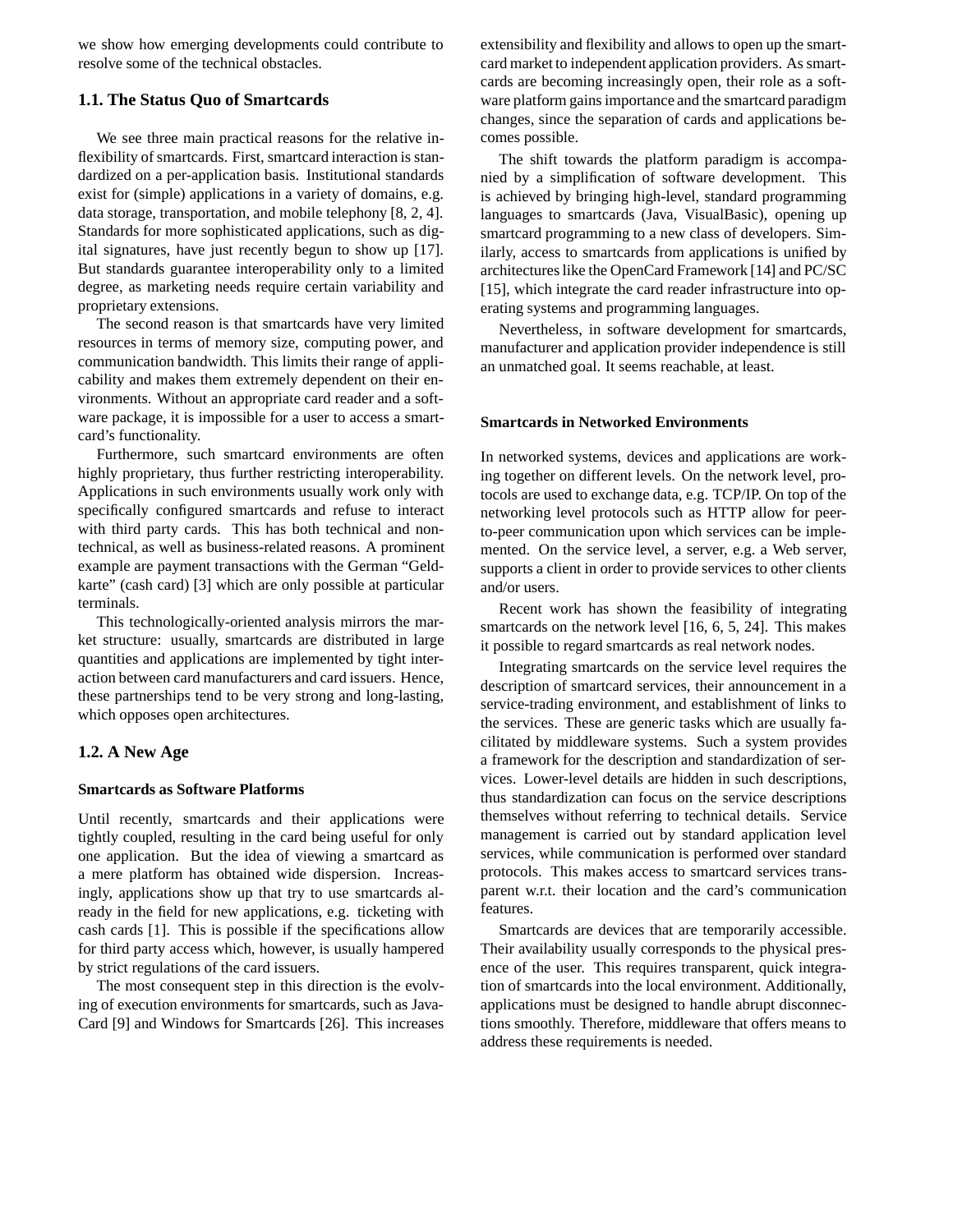# **2. Aspects of Middleware for Smartcards**

The goal is to design middleware architectures and systems that facilitate smartcard integration into service federations as much as possible. In the sequel we discuss general design issues of middleware systems leading to our proposed architecure for a smartcard middleware. We start by discussing the basic requirements for a *smartcard terminal*, a component that offers network connectivity for smartcards, and continue by comparing different design paradigms for the middleware implemented in such a terminal.

# **2.1. Smartcard Terminal**

Services implemented in the smartcard must be able to offer their interfaces to the network the smartcard terminal is attached to. Figure 1 illustrates the role of the terminal in a smartcard middleware architecture. A smartcard terminal could be partitioned into the following components:



**Figure 1. Smartcard terminal**

**Card reader and APDU layer.** The card reader component provides access to the smartcard based on standardized protocols [8]. Essentially, it handles communication between the smartcard and the terminal by exchanging application protocol data units (APDUs, refer to [8] for details).

**Network layer.** This layer provides basic terminal connectivity to the network. In case of IP this layer would implement an IP stack.

**Service layer.** This layer presents smartcard services to the network in any suitable form. A number of technologies such as CORBA [13], Java/Jini [19, 21], or DCOM might be used to make the smartcard services accessible from arbitrary network clients. We believe that the actual technology chosen for representing smartcard services should be independent of the scope of the concrete middleware component. Hence, the component should be able to support any of those technologies.

**Terminal middleware.** The terminal middleware has to perform a number of tasks:

- It must be able to explore the services/applications on a smartcard as it gets inserted into the card reader.
- Based on the service information found it must inform the service layer about the network-interface of the smartcard applications.
- It must act as a gateway for incoming requests from network clients that access the smartcard services via the service layer and forward requests to the APDU layer back and forth.

As such the terminal middleware represents the "glue" between the externally offered network services of the card and the communication layer with the smartcard.

# **2.2. Design Choices for Smartcard Middleware**

Various implementation strategies can be envisioned for the smartcard terminal as outlined above. We describe some possible approaches and compare their strengths and weaknesses w.r.t. the following criteria: *simplicity*, *flexibility*, and *standardization effort* from the perspective of service and application developers on the one hand and middleware implementors on the other hand.

#### **2.2.1 Middleware as an APDU Gateway**

This approach can be described as a simple gateway for APDU-requests to the smartcard. Clients send packets to the service-layer of the smartcard terminal containing AP-DUs which are routed via the APDU-layer to the card reader. Hence, there is no real abstraction above AP-DUs, and the middleware would be responsible only for multiplexing communication between arbitrary clients and smartcard services.

The interfaces at the service layer would therefore offer methods such as *sendAPDU*, *enterMutex* / *leaveMutex* (needed for locking access to the card for a certain period of time), etc. From the perspective of the middleware implementor this is a rather simple middleware, easy to implement and flexible, since it burdens all the complexity onto the service developer. Services operate at the same level of abstraction as before, but with the intricacies of distributed application programming such as partial failures.

#### **2.2.2 Middleware as Request Broker**

With this approach the middleware first explores the services available on the card. This requires an enormous standardization effort since apart from detecting the correct type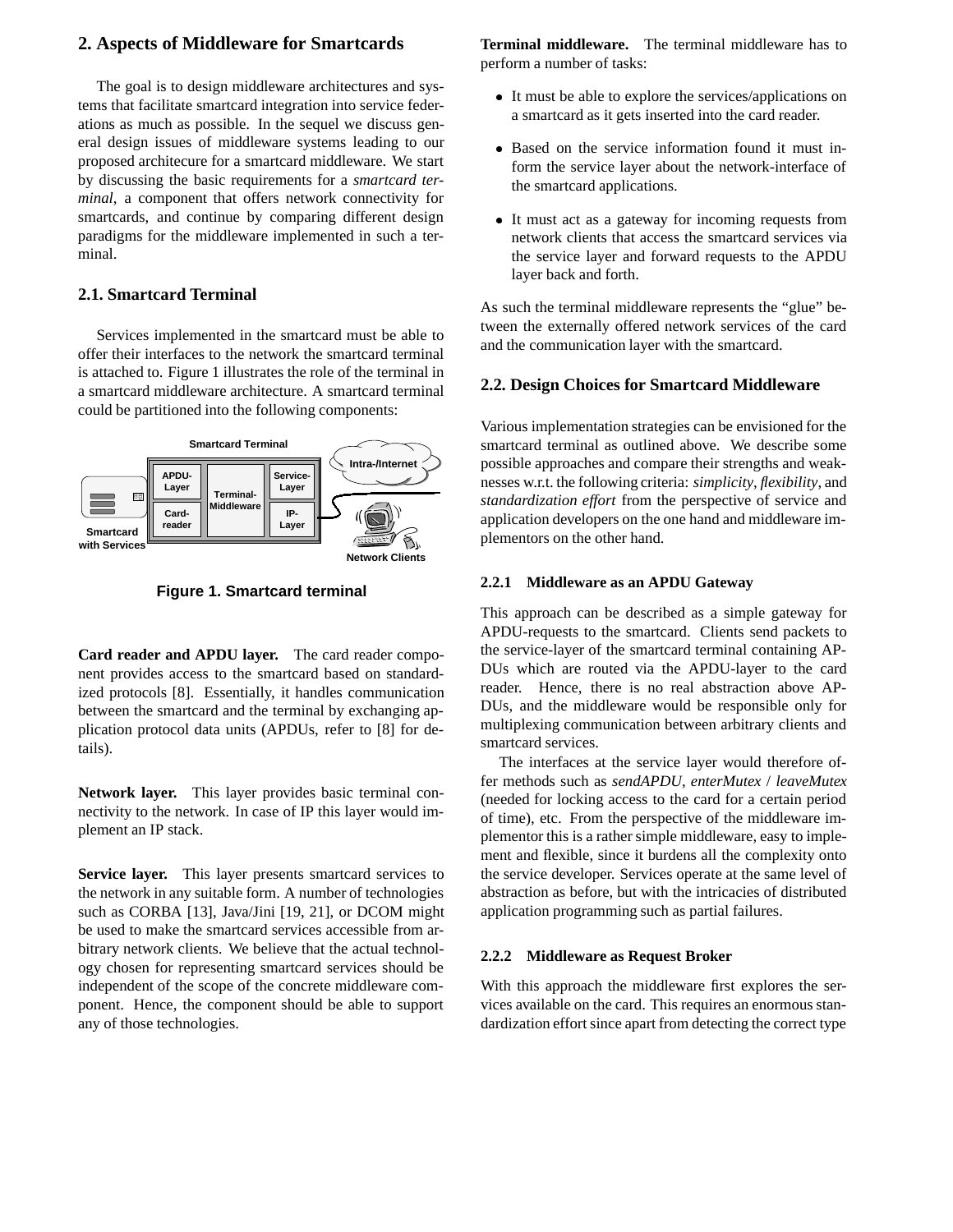of card, there must be a standarized way to perform this exploration. This could be achieved by the definition of new ISO 7816 class and instruction bytes that return descriptions of the services available in the card. Usually, service descriptions consist of interface descriptions, additional infoblocks, and addressing information, e.g. application identifiers, needed to address the service from a smartcard client. This information could come in a variety of formats ranging from binary encoded descriptions to IDL- or XML-based documents.

The middleware could implement a generic server which is capable processing incoming requests from clients and transforms them into appropriate sequences of APDUs. As an example one could imagine a CORBA IDL description that describes a smartcard service which can be used to automatically generate server skeleton code, bind a CORBA object with an ORB running in the smartcard terminal and register the object with a CORBA naming service. In addition to a pure interface description the mapping of method invocations to sequences of APDUs sent to a smartcard need to be defined.

The request broker middleware operates at a much higher level of abstraction. For clients, the smartcard services appear as objects in a distributed object system such as CORBA, Java/RMI, RPC, etc. Service implementors only need to provide an interface definition and appropriate APDU-mappings to integrate legacy applications into the outlined middleware. From the perspective of the middleware implementor numerous standardization steps have to be taken first: exploration of service descriptions, format of descriptions, mapping to distributed object system of choice, service publication, to name a few. We think that this approach though promising in general suffers from the amount of standardization steps necessary for real-world deployment.

# **2.2.3 Middleware as an Execution Platform for Mobile Code**

The middleware architecture presented in this subsection tries to circumvent most of the drawbacks of the previous approaches by completely reconsidering the underlying middleware paradigm. Put shortly, the middleware is not "glue" code between components but a platform for the execution of dynamically downloaded mobile code. We envision the following core scenario:

- The smartcard gets inserted into the terminal and the Answer-To-Reset (ATR) identification string is read.
- The ATR is used to fetch a component that acts as a card manager from a well-known set of Web sites hosting such proxies. These proxies are implemented in a mobile code programming language such as Java.

The smartcard terminal provides an execution platform such as a Java virtual machine (JVM). The service proxy is contained in an appropriate Java archive (JAR) file, which is downloaded to the terminal and executed in its JVM. In the basic scenario this card manager could itself now register as a service representing the card with the net.

 In a more advanced scenario the card manager explores the contents of the smartcard in search for smartcard services. This is possible if we assume the implementation of the card manager knows about the particular kind of card which triggered its activation. Hence, it knows how to actually explore the card and find its available services. Each service found may consist of a URL pointing to a service manager which in turn can be fetched and instantiated in the execution platform and offer its particular service to the net.

It should have become clear that this approach essentially defines (a) an execution platform for mobile code, (b) a well-defined process to fetch a card manager from the network, and (c) some API or protocol for the manager to access the smartcard and the network. Compared to the broker-like middleware much less standardization is needed, though the overall flexibility has even increased, since the card and service manager are active components that not only act as services but can also proactively be clients to other services. The most significant drawback with this approach is the fact that the complexity is mostly shifted towards the implementors of card and service managers and the proper definition of an execution platform.

We have found the advantages of the execution platform sufficiently appealing to further experience it by designing and implementing a complete architecture from scratch. In the sequel we describe this architecture along with the most interesting design considerations we were faced with.

# **3. The Architecture of the JiniCard Framework**

As outlined in Sect. 1, smartcards are temporary devices. Consequently, the availability of the services that they offer is short-term and volatile in nature. Smartcards, and hence their services, can appear and disappear without prior notice, that is, *spontaneously*. Smartcards are physically portable and can easily be carried into unknown environments<sup>1</sup>. Yet smartcards are utterly dependent<sup>2</sup> on their envi-

<sup>1</sup>Examples are public and semi-public places like offices, meetingrooms, banks, post offices, and shops, in which smartcards act as user agents.

 $2$ For a taxonomy of the design space of small devices along the dimensions of autonomy, computational power, and ability to communicate, see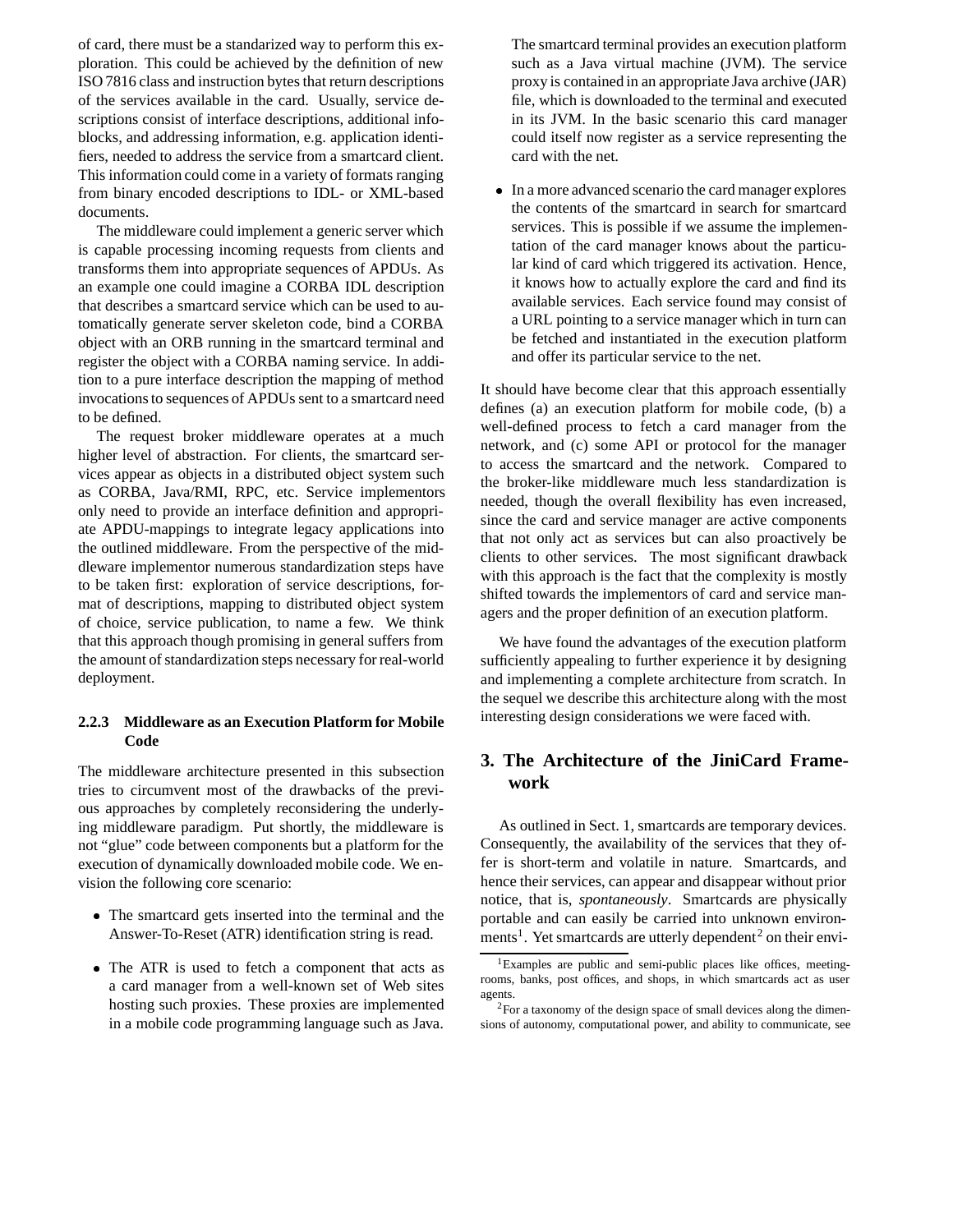ronment to be useful, as they generally lack any input or output devices (UIs) for humans. These usage characteristics call for an effortless integration into different environments that do not require any setup or configuration. Service discovery and integration must take place spontaneously.

The requirement for spontaneous integration of smartcards and their services was our motivation to choose Jini as the foundation of the service layer, as described in Sect. 2.1. Jini's objective is to provide simple mechanisms which enable devices to plug together to form an impromptu community, without any planning, installation, or human interaction. Therefore, Jini as a middleware is an ideal choice to support the integration of smartcards, because it meets some essential requirements that are imposed by these ultra-small devices. Jini relies on the Java programming language and the Java virtual machine (VM) as its execution platform. A key point, which we exploit in our architecture, is the ability to move code and objects between physically distributed Java VMs.

# **3.1. Design Objectives**

We call our architecture *JiniCard* to emphasize the fact that it makes card services available as Jini services, independent of the type of smartcard used. It was a key design objective to support a wide variety of smartcards by imposing only a minimal set of requirements on the smartcard's side. Basically, the only requirement on the card's side is that it adheres to the ISO/IEC 7816 standard [8, parts 1–3], i.e. that it communicates by exchanging APDUs, as the vast majority of smartcards does.

One of the main issues that we encountered was how to deal with smartcards that are completely unknown to an environment, given the extremely limited amount of information that can be extracted from an unknown card. A related issue was how to dynamically instantiate card services that are not yet present in the environment at the time of card insertion. In our implementation, mobile code and mobile objects play a major role in this regard. The steps involved in the process of service instantiation will be explained in detail. Finally we will describe what the JiniCard framework looks like for card service developers, i.e. which APIs they can rely on and how they can be used.

**Service Integration.** An early consideration when developing the JiniCard architecture was that smartcard users are not primarily interested in physical smartcards themselves, but in the services they provide. Therefore, the main goal was to make these services available without much effort on the user's side. Ideally, card services should become part of the infrastructure as soon as the card that carries them is inserted into a card terminal. This should be possible even if there is no a priori knowledge of the services that are contained on a particular smartcard. Another desirable feature, especially if one takes on a more net-centric perspective [7], is to have these services available not only locally, but as part of a local or wide-area network. Therefore the goal can be described as making instances of smartcard services immediately available in a network environment, as a result of inserting a card into a card reader.

**The Card Terminal as a Network Component.** We felt that the design of current card readers and their device drivers is unsatisfactory to meet these goals. They are usually not self-contained, but attached to a general-purpose PC to function. We propose to view a card terminal as a self-contained entity that provides access to smartcards to a whole network infrastructure. The ultimate vision is to build the JiniCard terminal as a physical device that contains a Java VM, can be plugged into a network, and does not need any additional hardware. This approach requires that such a device is able to describe its capabilities on its own. To make the card terminal available as a network-wide resource, we decided to model it as a Jini service. This has the following benefits:

- the terminal is modeled as a Java interface which means that low level technical details of the implementation of the terminal are abstracted and are no longer important;
- the terminal is seamlessly integrated into an infrastructure and can be used by any client, without any knowledge of the concrete underlying terminal technology; finally,
- the client may be located anywhere in the environment.

### **3.2. Architecture**

The JiniCard framework consists of three categories of components that can conceptually be divided into two layers. The *lower layer* provides the abstraction of a card terminal as a Jini service and serves as a common base for the other components of the framework. The *upper layer* consists of a mechanism to explore smartcards to identify services that are contained on them. The actual *card services* can also be seen as part of this layer. Card services get instantiated as the result of an exploration process. Figure 2 gives a simplified layout of the architecture.

#### **3.2.1 Lower Layer: The JiniCard Terminal**

Card services are meant to be downloaded into many different settings. This requires a well-defined environment, con-

<sup>[11].</sup> On all dimensions, smartcards rank at the lower end, which means that they are very dependent on proper support from the infrastructure of their environment.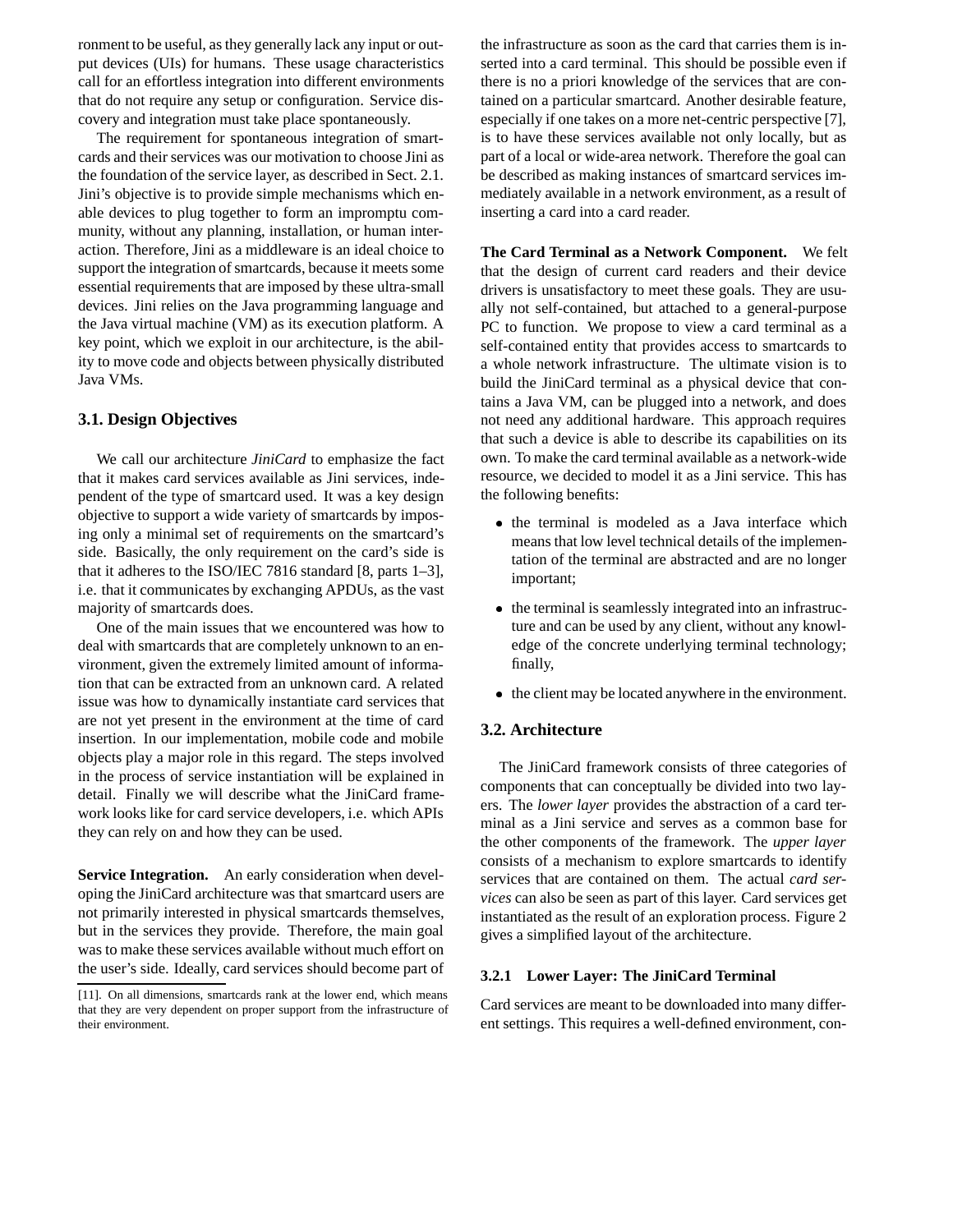

**Figure 2. Components of the JiniCard framework**

sisting of well-known interfaces, into which these services can be embedded. One way to provide this foundation is by modeling a card terminal as a network component that provides a standard means of remote access to a smartcard.

**Accessing Smartcards Remotely.** The purpose of the lower layer of the JiniCard framework is to provide a uniform and simple way to access smartcards remotely. With regard to uniform access, motivations similar to those that led to the development of the *Open Card Framework (OCF)* [14] apply here. OCF is a Java-based framework that provides a uniform application interface for building smartcard applications. A major difference to OCF is that the JiniCard terminal is designed to be used remotely and is not restricted to be used by a single Java VM. This means that remote mutual exclusion of access to a smartcard has to be considered.

The card terminal can be assumed to be a more permanent resource than a smartcard, because smartcards are only temporarily inserted into terminals. Therefore it makes sense to consider the card terminal as the foundation of the architecture. Smartcards and the services contained on them are more volatile resources.

We have modeled the JiniCard terminal as an ordinary Jini service. It becomes part of the local Jini federation by finding lookup services and uploading its proxy to them. This process is known as discovery and join [20].

As shown in Fig. 3, the JiniCard terminal has a very thin interface. Using the notifyStatus method, clients can register for remote events, which are triggered upon card insertion and card removal. The getCard method returns a remote reference to the smartcard that is currently inserted. Calling this method leads to a Card-NotPresentException, if no card is currently available. Card presence can be tested by using the isCard-Present method.

```
package jinicard.core;
public interface Terminal {
    EventRegistration notifyStatus(
            RemoteEventListener listener,
            MarshalledObject handback,
            long leaseDuration)
                throws RemoteException;
    SmartCard getCard()
                throws RemoteException,
                       CardNotPresentException;
    boolean isCardPresent()
                throws RemoteException;
\}
```
#### **Figure 3. API of the JiniCard Terminal**

In contrast to OCF, the methods for interaction with the actual smartcard are factored out into a separate interface, called SmartCard. This interface is shown in Fig. 4. The terminal acts as a resource manager for the smartcard. It is the starting point of access to the card.

It is an inherent feature of smartcards to be available only temporarily and possibly for short periods only. Therefore it is essential to design applications robustly in this respect. The fact that smartcards can be disconnected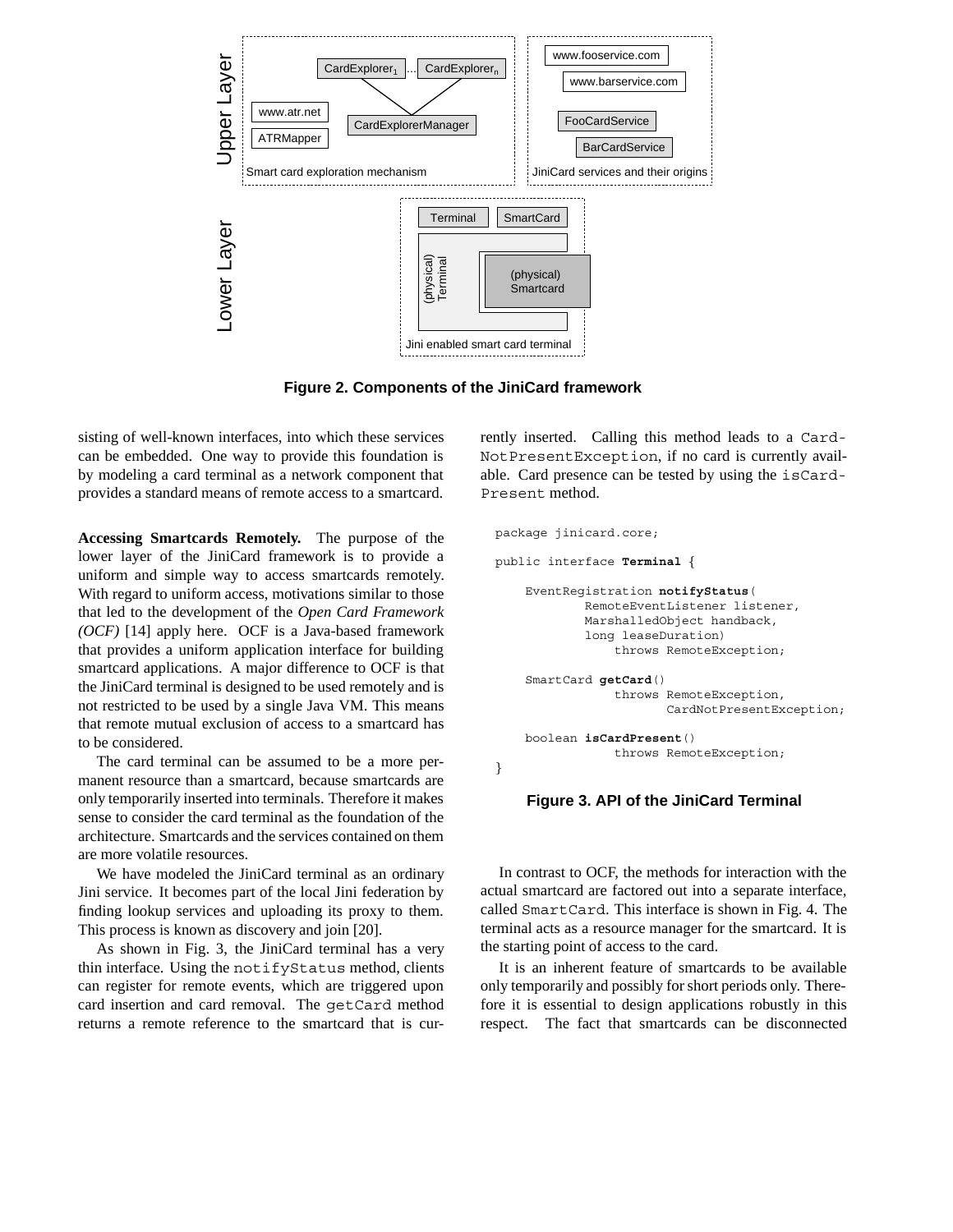without notice is reflected in the design of the Smart-Card interface. Most methods throw card related exceptions. CardNotPresentException is derived from SmartCardException, which is the common superclass for all smartcard related exceptions. CardNotPresentException indicates that the temporary association between a smartcard and the card terminal has been lost. RemoteException indicates that the respective method can be used remotely; it is thrown to indicate (possibly temporary) errors that are related to the underlying communications system. The approach not to try to hide these errors is in line with RMI's general philosophy to make remote exceptions a part of the interface. A discussion of this approach can be found in [22].

```
package jinicard.core;
public interface SmartCard f
    ATR[] getATRs()
            throws RemoteException;
    void setSelectAPDU(byte[] selAPDU)
            throws RemoteException;
    void beginMutex()
            throws RemoteException,
                   SmartCardException;
    void endMutex()
            throws RemoteException,
                   CardNotPresentException,
                   IllegalStateException;
    void reset()
            throws RemoteException,
                   SmartCardException,
                   IllegalStateException;
    byte[] sendAPDU(byte[] apdu)
            throws RemoteException,
                   SmartCardException,
                   IllegalStateException;
    ResponseAPDU sendAPDU(APDU apdu)
            throws RemoteException,
                   SmartCardException,
                   IllegalStateException;
\}
```
#### **Figure 4. The SmartCard interface**

**Maintaining the APDU Interface.** The SmartCard interface provides a uniform and easy to use abstraction for all kinds of smartcards, but it does not change the basic principles of interaction with a smartcard. The APDU as the low level protocol unit is visible in the interface. A step in the protocol still consists in the exchange of a pair of APDUs

– a command APDU followed by a response APDU. This renders the interface very flexible and does not constrain its applicability to certain kinds of smartcards.

Multiple clients of a single JiniCard terminal can hold a reference to the current smartcard simultaneously. Interactions with a smartcard often require the atomic exchange of multiple APDU pairs, e.g. to navigate through a file system hierarchy. During this process state is established in the card. This means that APDUs are not independent of one another. It is not possible to provide transparent scheduling of access to a smartcard, because it is unknown what state was established by one card client, and how to reestablish that state, after another client has been using the card in between. This fact, and the fact that multiple clients can hold references to the same smartcard, requires some kind of mutual exclusion mechanism that is exposed in the interface. This is achieved through the methods beginMutex and endMutex. They provide mutual exclusion between distributed clients of a smartcard. A problem is that a client can effectively block a smartcard if it does not relinquish control of the smartcard once it has acquired exclusive access to it. Possible reactions to this problem are (1) to ignore it, (2) to use a fixed maximum amount of time that a client is allowed to access a smartcard, (3) to let the client specify in advance (on calling beginMutex) how long it needs the card, and (4) to use a fixed maximum inactivity time after which the card is revoked from the client. None of these approaches is without problems, however. For reasons of simplicity, we have chosen the first approach.

A client of the smartcard interface should access a smartcard exclusively only during a single atomic sequence of APDU pairs. Exclusive access should be held as shortly as possible, to give other clients a chance to obtain access to the card.

The method named setSelectAPDU is a convenience method for Java cards. Normally, a client cannot assume that a card has not been used by another client between successive exclusive accesses to a smartcard. If another client has used the card in between, it is likely that this other client has changed the state that was established on the card, e.g. by selecting another applet. Therefore a client always has to select its applet again each time it gains exclusive access to the card. With a call to setSelectAPDU the client communicated the selection APDU of its card-resident counterpart to the terminal. The terminal records this selection APDU and since it logs all accesses to the card, it is able to decide whether it is required to select the applet again. This is done if meanwhile the card has been touched by another client.

The actual means to talk to the card still is to send command APDUs and to receive response APDUs. JiniCard is fully transparent in this respect. A service implementer can be sure that JiniCard will not change the content of the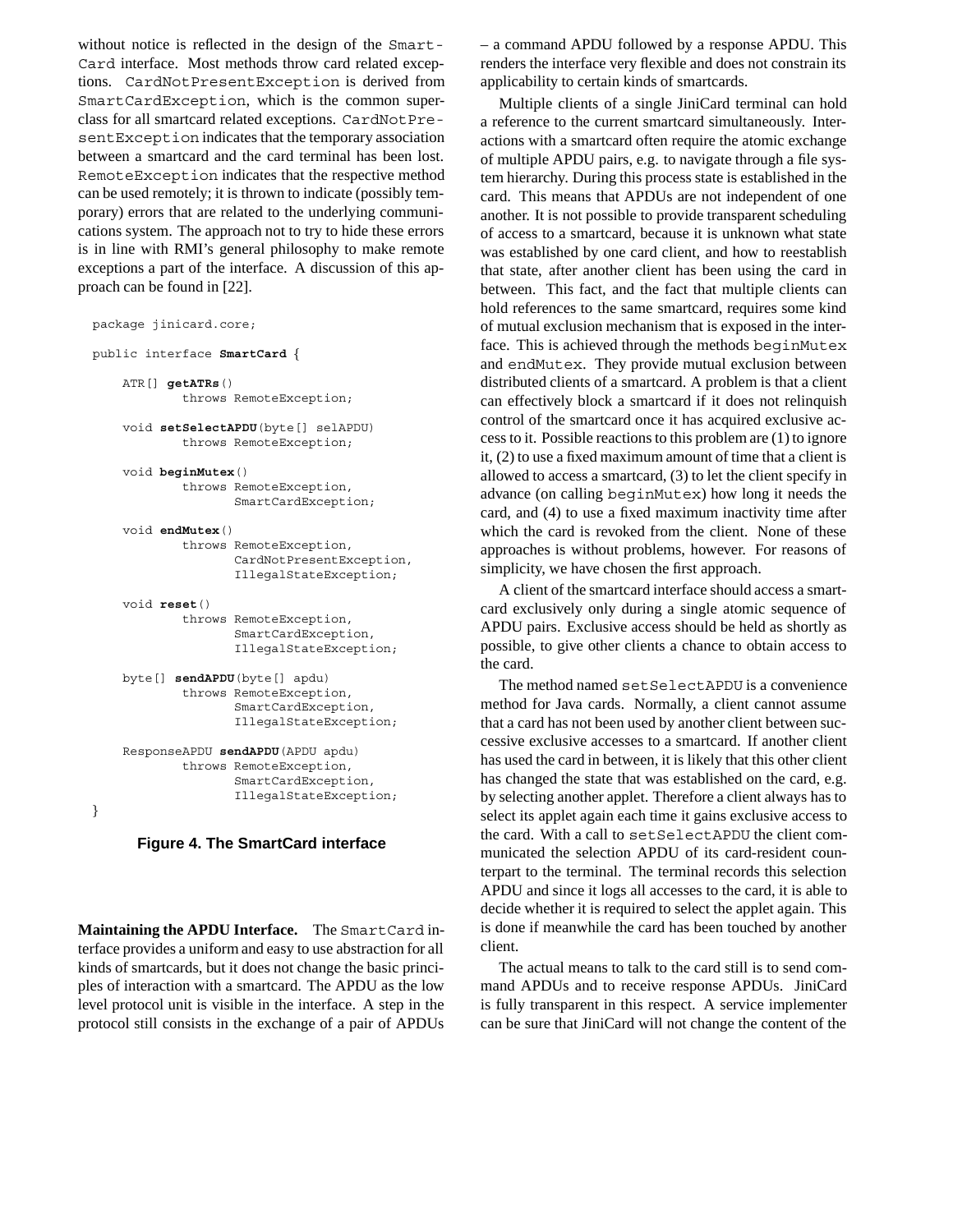exchange of APDU messages. This has the advantage that JiniCard works with all ISO/IEC 7816 compliant cards that rely on exchanging APDUs to communicate.

Immediately after reset, smartcards issue a short sequence of bytes, called the *ATR (answer to reset)*. It contains information about low level communication protocol parameters. It also contains up to fifteen so called *historical characters* that are used in different ways by different vendors. ISO/IEC 7816-3 only states that *"the historical characters designate general information, for example, the card manufacturer, the chip inserted in the card, the masked ROM in the chip, the state of the life of the card. [...]"*. In our approach, we use the ATR simply as a key to obtain further information about a card.

The ATRs of a card are obtained by invoking the getA-TRs method. It returns an array of ATRs to reflect the fact that some smartcards have multiple ATRs. By consecutively resetting a card, it is possible to cycle through the set of ATRs of that card.

A JiniCard terminal service together with the Smart-Card it manages provides an effective abstraction of the underlying card reader technology. It makes the card terminal and an inserted smartcard a part of the network infrastructure. By modeling the terminal and smartcard as Java interfaces they become easy to use. Clients just need to know the Terminal and SmartCard interfaces and how to look up a card terminal in a Jini environment. Details related to remote communication are hidden by Jini and RMI. Details concerning the interaction with the physical terminal are hidden by JiniCard. Mutual exclusion allows multiple applications at different locations to act as clients of a single smartcard in an ordered manner. Keeping the exchange of APDUs as the basic means of communication retains the flexibility that is needed to use a wide variety of different smartcards.

As such, the lower layer of JiniCard is an instance of the APDU-gateway middleware described in Sect. 2.2.1 and provides the API for the manager to access the smartcard.

# **3.2.2 Upper Layer: Smartcard Exploration Mechanism**

The components described above provide a uniform way to access smartcards as network components. But they are not enough to reach our goal to effortlessly integrate the services that a smartcard offers into an environment.

To reach this goal, we propose an exploration mechanism to identify the services that are contained on a smartcard and to make them available in the environment. Our approach to reach the goal of card service integration includes the dynamic download of exploration components as well as card-external parts of card services.

As our target environment we chose Jini, which serves

as a platform that represents all system entities as services. Therefore we represent all applications contained on a smartcard as Jini services. This places services that are offered by smartcards on an equal footing with other Jini services. In the following sections, we describe the steps that the card exploration mechanism takes.

**Smartcard Insertion.** The service exploration process is triggered by the insertion of a smartcard into a JiniCard terminal. This causes the terminal to distribute a remote event to all listeners that previously registered with it (1, in Fig. 5). The event contains the ATRs of the card to allow listeners to decide early on, if they are interested in the event and wish to respond to it. The set of ATRs is the only information that can be obtained from a card if there is no a priori knowledge about it.

**The Card Explorer Manager drives Card Exploration.** The component that controls the card exploration process is known as the *card explorer manager*. This component is registered at the card terminal as an event listener. The card explorer manager manages a set of *card explorers*. Card explorers carry out the actual work of exploring a certain kind of smartcards to identify the services contained on them. Card explorers are dynamically loaded into the Java virtual machine of the card explorer manager, if an unknown kind of smartcard is encountered. The card explorer manager passes a reference to the smartcard on to its card explorers and asks them to explore the card (2). The result of this exploration process is an instance of class ExplorationResult (3), which contains a set of ServiceInfo objects or an indication that the card explorer could not handle the card. A ServiceInfo object describes a single service and provides enough information to engage in the service instantiation process.



**Figure 5. Download and instantiation of card explorers for unknown smartcards**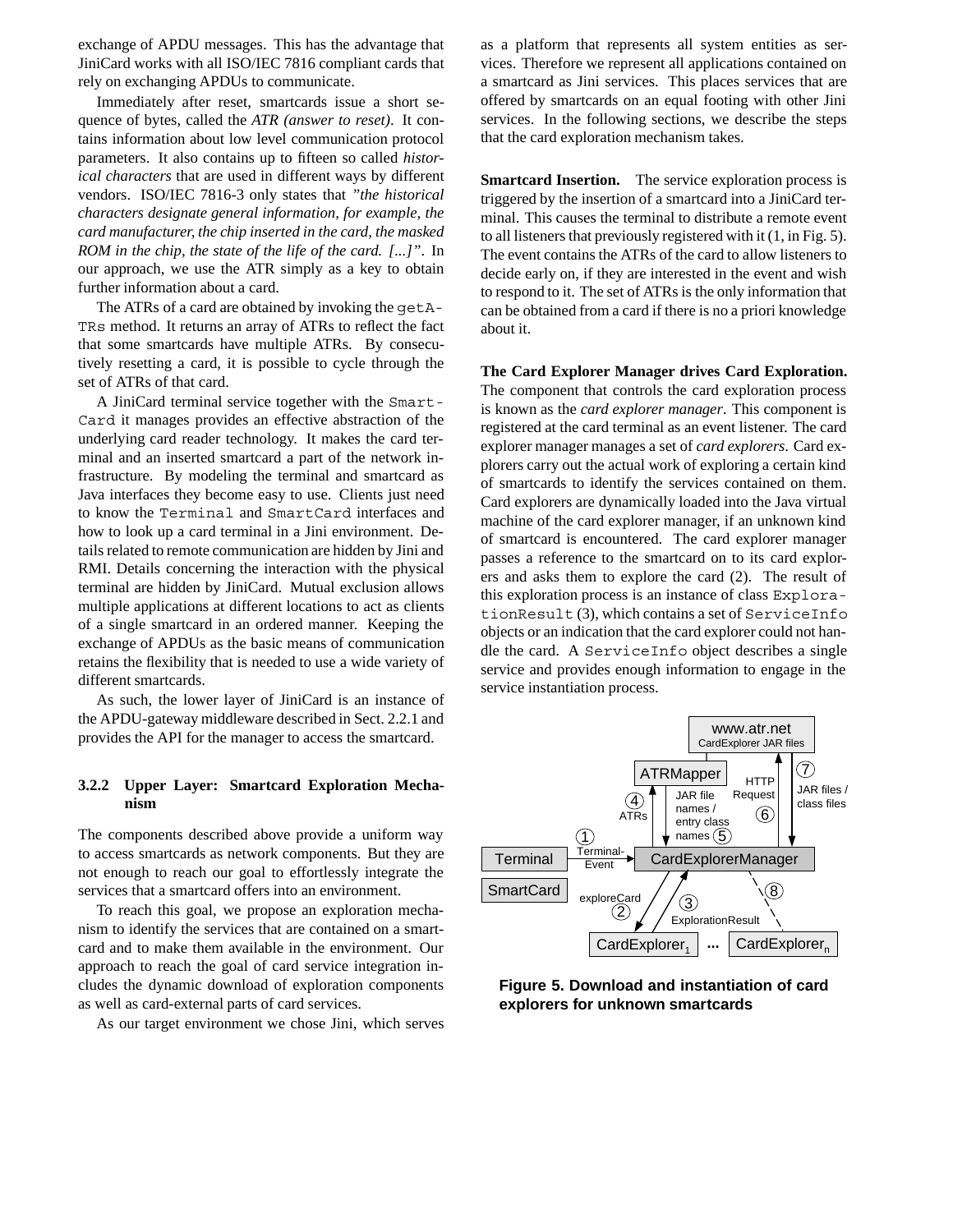**The role of manifest files.** What happens if none of the instantiated card explorers was able to handle a card? In this case the card explorer manager contacts a special, wellknown Web server. For the following assume that this server is named www.atr.net  $3$ . This is a Web site that hosts card explorers for many types of smartcards. These card explorers are stored as Java archive (JAR) files. A single JAR file aggregates multiple Java class files and other files. An important part of a JAR file is its manifest file that contains information about the archived files. The contents of an example manifest file are shown in Fig. 6.

Manifest-Version: 1.0 **Main-Class**: jinicard.javacardexplorer.JavaCardExplorer Created-By: 1.2.2 (Sun Microsystems Inc.) **Smartcard-ATR**: O78RAMAQMf5EU01AUlQgQ0FGRSAxLjFDwQ==

## **Figure 6. Example manifest file**

Manifest files for card explorers contain two special entries. The first one is the Main-Class attribute that was introduced with the Java 2 platform. It allows to designate the class that serves as the entry point into the card explorer. It refers to a class that implements the CardExplorer interface as shown in Fig. 7.

```
package jinicard.core.exploration;
public interface CardExplorer f
    ExplorationResult exploreCard(SmartCard sc)
                           throws IOException;
\big\}
```
### **Figure 7. The CardExplorer interface**

The example manifest file refers to a card explorer that is able to explore JavaCards. The second special entry is named Smartcard-ATR. Its value is a set of base-64 encoded ATRs. The ATRs have to be base-64 encoded, because the manifest file specification [18] does not allow arbitrary 8-bit entries. This set of ATRs determines the set of cards that the explorer is willing to handle. The example shows the encoded ATR of a JavaCard. This mechanism can be extended by using regular expressions to gain more flexibility. Currently each ATR must be specified separately.

**ATR Mapper.** A component called *ATR mapper* inspects all card explorer JAR files that are stored on www.atr.net, in order to establish a mapping from a set of ATRs to a set of names of card explorer JAR files.

If a card explorer manager was not able to find a suitable card explorer for a particular card, it contacts the ATR mapper available on www.atr.net (4, in Fig. 5). The result is (hopefully) the name of a suitable card explorer (5) that the manager can then use for download (6 and 7) and instantiation (8) by using a custom class loader. This newly instantiated card explorer is then in charge of exploring the card in question. Alternatively, the ATR mapper could, instead of a URL, return the actual implementation directly.

**Service Information Objects.** As already mentioned, the result of a successful exploration process is an ExplorationResult instance that contains a set of Service-Info objects – one for each service. The ServiceInfo interface is shown in Fig. 8. An ExplorationResult object is what is handed back from a card explorer to the card explorer manager, to enable it to instantiate card services as the final step.

The ServiceInfo interface is shown below. It contains Jini related information, such as the *service identifier* (service ID), codebase information and entry point information. The service ID is used to uniquely identify the card service as a Jini service instance. The groups array specifies names of service categories that the service belongs to. *Name* and *comment* are user editable descriptions of a service. The *locators* attribute explicitly specifies lookup services that the service has to connect to once it gets initiated. The Jini specification prescribes that these service attributes (service ID, groups, attributes, and lookup locators) are stored persistently. Once a Jini service gets a service identifier assigned to it, it should remember that identifier and use it in all future interactions with lookup services and other Jini services. To be in line with the Jini specification we decided to store Jini related information on the smartcard whenever possible. For JavaCards for example, we wrote a small applet that stores service information entries by predefined keys. The restrictions in terms of memory space require a clever organization of this information. A further complication is that most entries have varying length and can be changed as a result of user configuration.

**JiniCard's Card Services.** To enable the card explorer manager to retrieve the actual card service code, the codebase and entry point information are essential. The *service URL* refers to a site that contains the code of the card service described (named www.service.com in Fig. 9). The *service class name* denotes a class that implements interface jinicard.core.CardService. With this information the card explorer manager is able to dynamically download and instantiate the card service.

The card service interface is shown in Fig. 10. It serves as an entry point and defines the interaction between a card service and the JiniCard framework.

 $3$ www.atr.net is just used for illustrative purposes here, so don't worry if it doesn't actually contain card explorers.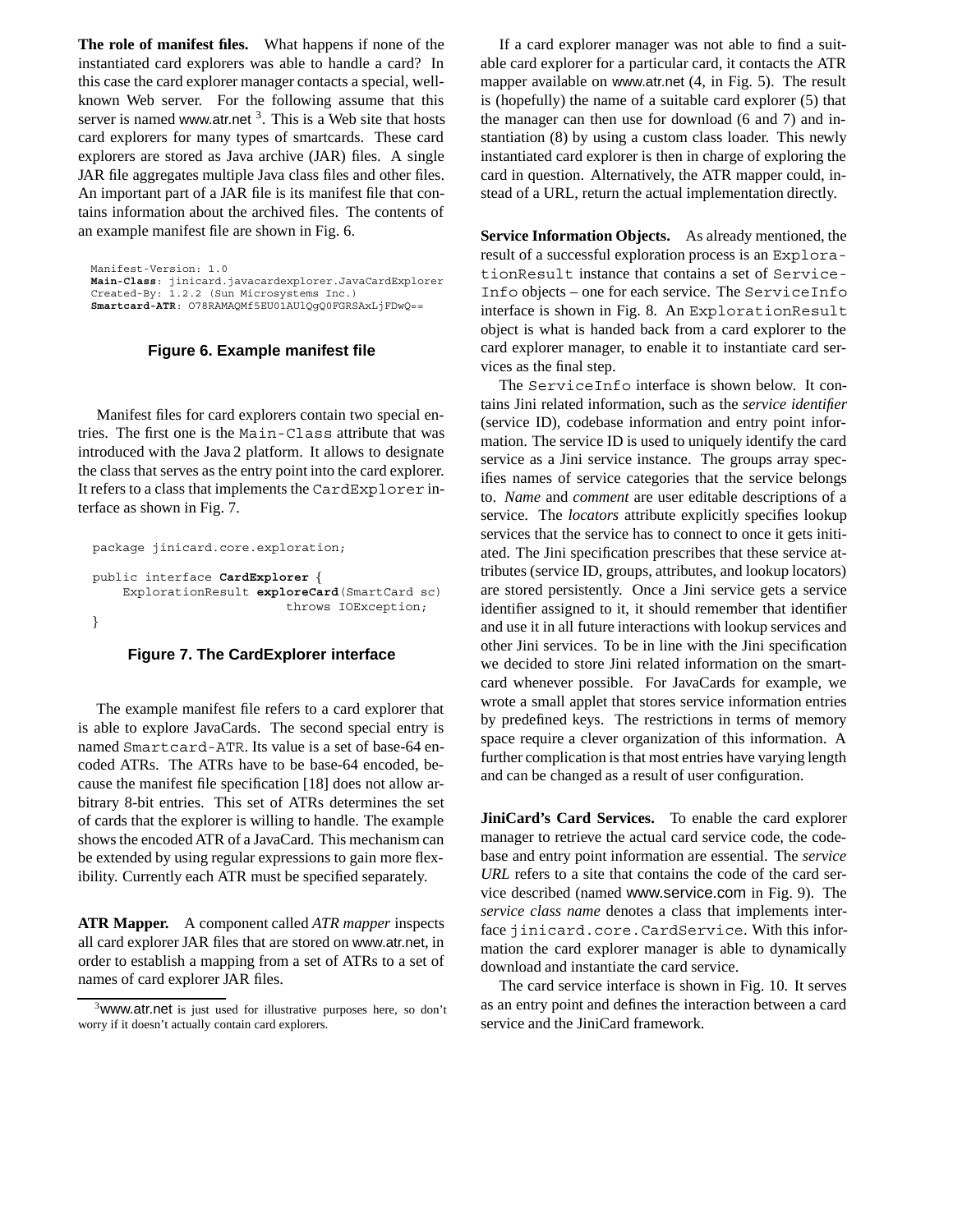```
package jinicard.core.exploration;
public interface ServiceInfo f
    // get methods
    ServiceID getServiceID();
   String[] getGroups();
   Name getName();
    Comment getComment();
    LookupLocator[] getLocators();
    URL getServiceURL();
    String getServiceClassName();
    CardService getService();
    // set methods
    void setServiceID(ServiceID sid)
                     throws IOException;
    void setGroups(String[] gs)
                     throws IOException;
    void setName(Name n)
                     throws IOException;
    void setComment(Comment c)
                     throws IOException;
    void setLocators(LookupLocator[] rs)
                     throws IOException;
    void setServiceURL(URL url)
                     throws IOException;
    void setServiceClassName(String scn)
                     throws IOException;
```
**Figure 8. Interface ServiceInfo**

 $\}$ 

To be useful, a card service must have access to its cardresident counterpart and therefore to the physical smartcard. This is achieved by using the SmartCard interface that the JiniCard terminal provides. The JiniCard framework communicates it to the card service by calling the setCard method with a remote reference to the smartcard object. It is set to null if the card is no longer available.

The getAttributeSets method returns Jini attribute sets that are immutable and that do not depend on the specific service instance. The getProxy method returns the proxy object that will (in serialized form) be uploaded to the Jini lookup service (abbreviated as LUS in Fig. 9), where it can be downloaded by clients. No restrictions are imposed on the proxy object other than that it is serializable.

This is all there is to know to understand the place that a card service occupies in the JiniCard framework. It uses a smartcard object that abstracts from the need to know anything about the underlying card reader technology or about the location of the smartcard in the network. It interacts with its service manager through the simple card service interface. Everything else is up to the card service developer, who has maximum freedom to design a card service that is appropriate for the application.



# **Figure 9. Download and instantiation of card services**

```
package jinicard.core.cardservice;
```

```
public interface CardService {
    void setCard(SmartCard sc)
             throws SmartCardException,
                    RemoteException;
    Entry[] getAttributeSets();
    Object getProxy();
\}
```


# **4. The JiniCard API from the Service Developer's Perspective**

In the following section we will describe how the Jini-Card framework looks to the developer, who wants to develop card services using the JiniCard framework.

# **4.1 Implementing a Card Explorer**

If a card service is to be written for a smartcard type for which a card explorer does not yet exist, then the developer has to provide an implementation of the CardExplorer interface. This interface has just a single method, named exploreCard, that takes a SmartCard object as an argument. The card explorer must find a way to explore the set of cards that it is wishes to handle. This can be done by using an on-card directory, which is particularly useful, if multi-application JavaCards are used. Another way to explore a card may be to simply probe the card by using some selection APDUs and by examining if the card generates the expected responses. This is what we have done when implementing a card explorer for GSM cards [2]. The deci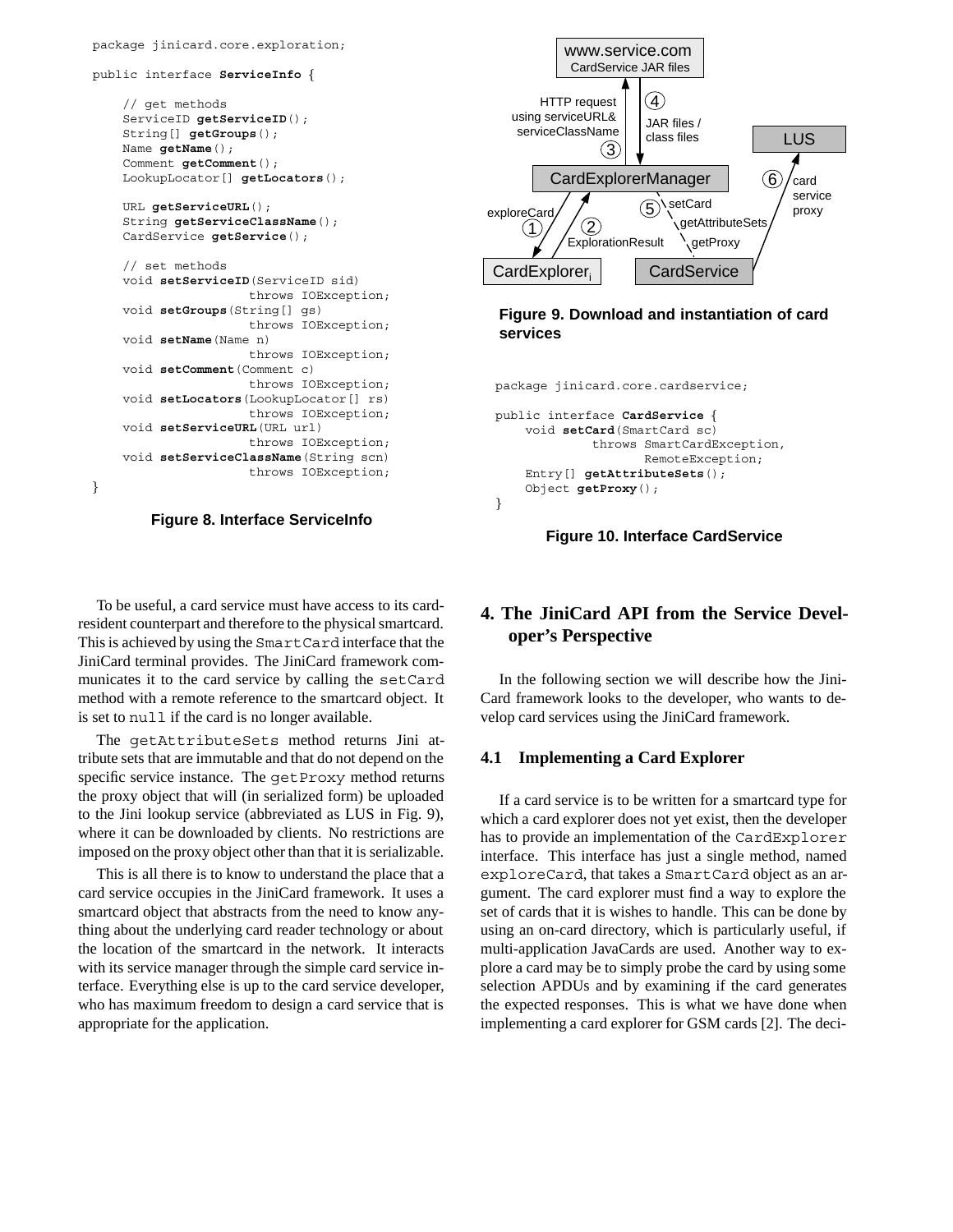sion about the way to explore cards is card specific and has to follow pragmatic considerations.

As described above, the result of the exploration process is a set of ServiceInfo objects that provide information about a service and also describe how to instantiate it. There are two different possibilities to instantiate card services: One is to provide a URL from which the service implementation can be downloaded (called *serviceURL*), the other is to provide a reference to the card service that the card explorer is able to instantiate by itself. The method getService is intended to get a reference to a card service that was instantiated this way. The JiniCard framework first tests if getService returns a valid (i.e. non-null) reference. If it does not, the ServiceInfo object must give a service URL to download the code from. The first approach might be useful if the set of services for a given card is fixed. This allows to store the service implementation together with card explorer implementation. Also, if the card-external code of a smartcard application is stored on the card itself, instead of being stored on a Web server, this might be advantageous.

The reason for making the card-external part of a smartcard application available on a Web server, instead of storing it on the card itself, is the limited amount of memory that is available on current smartcards. The card-external part of a card application may in fact be orders of magnitudes larger than what current smartcards are able to provide. It may, for example, contain a graphical user interface that often needs a large amount of code.

To install a card explorer, all class files that are related to it have to be stored in a JAR file. Its metainf/manifest.mf file has to contain the ATRs that are to be handled by the card explorer as well as the name of the implementation's entry class. Finally, the JAR file has to be uploaded to a well-known Web server, like www.atr.net, where it can be inspected by an ATR-mapper.

#### **4.2 Implementing a Card Service**

To implement a card service that the JiniCard framework can handle, the following steps must be taken: First, the interface CardService (or its subinterface AdministrableCardService) has to be implemented. Apart from implementing the interface methods, this means implementing the actual service methods. The service uses the SmartCard interface to talk to the card. At runtime, an object implementing this interface will be provided through the setCard method. It is important to emphasize that the JiniCard framework does not define the way in which the card-external part of an application talks to its card-resident counterpart. Both parts have to agree upon a proprietary protocol, i.e. a set of APDUs and their meaning. The developer is free to define this private protocol, using APDUs.

The developer is also free to design the card-resident part of the application in any way that he or she deems appropriate. This flexibility allows for the integration of cards that provide a fixed APDU protocol. We have, for example, integrated GSM cards into JiniCard that use a standardized APDU protocol that is defined in [2]. In that case the cardresident part, and therefore the APDU protocol, was fixed, and our task was to write a card-external part that integrates a service for GSM cards into the JiniCard framework.

The service related class files have to be packaged as a JAR file and have to be made accessible to an HTTP server. If such a JAR file is small enough, it may also be stored on the card. In any case, the card explorer that explores the card has to be able to examine the service information and to find a way to acquire access to the service code.

If a card service implementation is installed on a multi application card, then its existence has to be announced. This can be done by storing service information in some kind of on-card directory. Card explorers examine this directory to learn about services that are available from the card.

## **4.3 Implementation and Performance Experiences**

The API description in the form of Javadoc pages can be found at [10]. The source code of the JiniCard framework is available from the authors upon request.

Although there is a noticeable delay when the download of a card explorer for an unknown card is required, we found the performance of the JiniCard framework quite acceptable. We expect, that in most cases a card explorer will be available locally and only a card service has to be downloaded and instantiated dynamically. Simple caching strategies could help to improve performance significantly.

# **5. Conclusion and Future Work**

In this contribution we have motivated the need for a new type of middleware that addresses the specific needs of smartcards for integration into a distributed computing environment. Smartcards are one typical instance of small devices with limited computing power and memory resources that pose special requirements to the environment to be useful in a service scenario. These limitations require special attention from the middleware that must be able to integrate devices in a flexible and convenient way.

Our middleware is essentially comprised of an execution platform for mobile code in a card terminal and a welldefined process of how appropriate mobile code is transferred to the terminal as smartcards are inserted into its reader. We argued that our approach outperforms other approaches w.r.t. flexibility and effort of standardization,